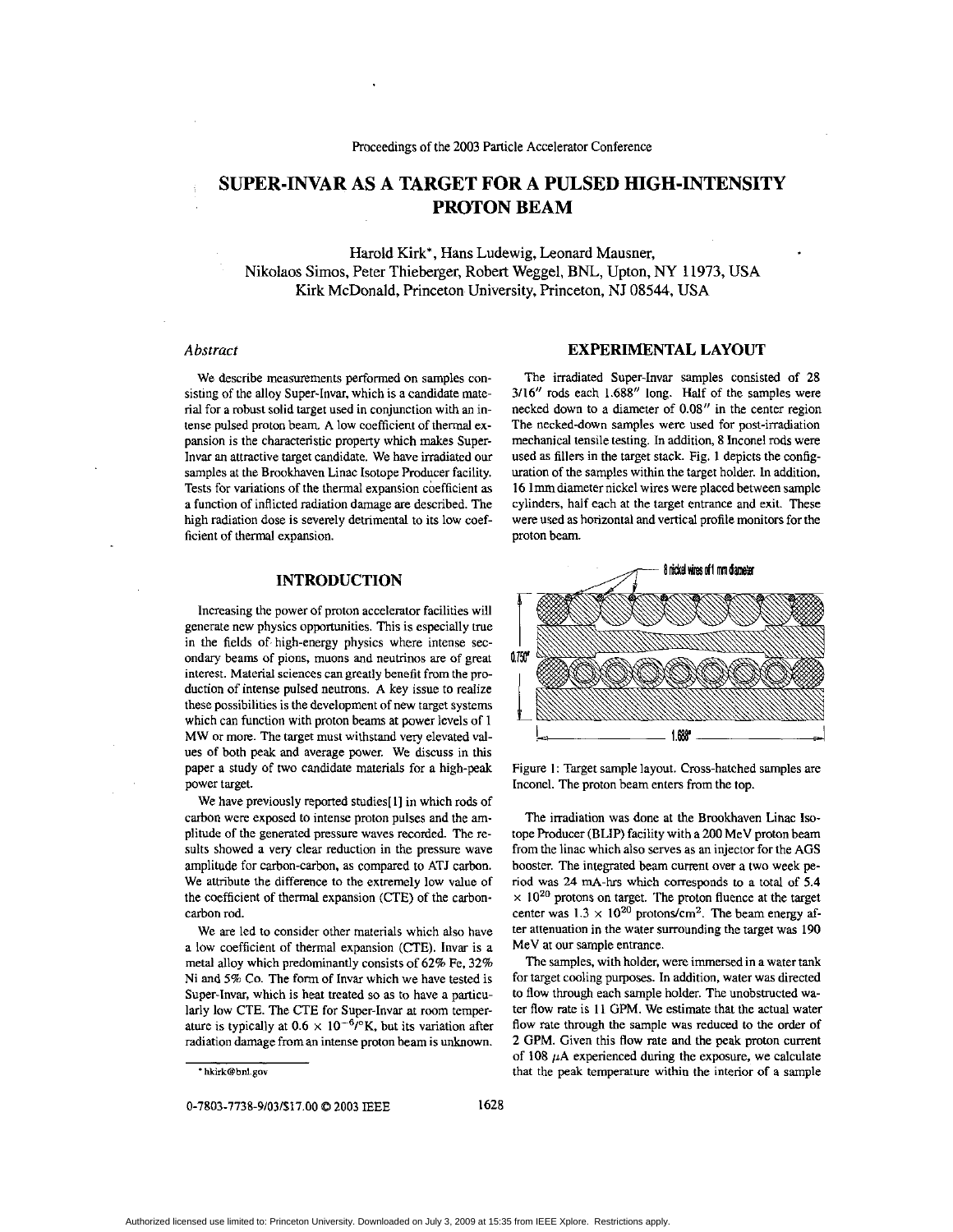**rod** was on the order of 200' C.

After exposure, the target sample was removed and placed in a lead shielded enclosure for seven months to allow for the radio-activity to decline to more manageable levels for the subsequent measurements. Nonetheless, our measurements of the CTE and tensile properties had to be performed within the confines of a hot cell equipped with remote handling capabilities.

Upon removal of the samples from the target holder, the individual cylinders were washed in an acid bath to remove corrosion from the rods. Samples were then sorted by position in the the target, making use of identifying marks on each cylinder and nickel wire.

#### **MEASUREMENTS**

## *Activation Measurements*

The samples were placed individually into an ATOM-LAB **100** dose calibrator in order to measure the integrated activation levels. The first (entrance) plane (Fig. **1)** consisted of straight cylindrical rods and wire positioned in a horizontal orientation, while the the fourth (exit) plane had a similar arrangement but with a vertical orientation. The activation levels of the front plane could then he used to extract information as to the vertical profile of the incident proton beam, while the exit plane could be used for obtaining the horizontal profile of the proton beam (Fig. 2). The nickel wire and Invar rods have different volumes as well as composition, hence overall normalization for each data aset differ. However, the beam rms widths extracted from each set of material agree well. set differ. However, the beam **rms** widths extracted from each set of material agree well.



Figure 2: Measured specimen activity as a function of target position. The lines are Gaussian fits.

This measured beam profile, along with the total proton **flux** and incident energy. sewed as input into the code MCNPX[2] which calculated the atomic displacements within each sample. Results of the activation measurements of each sample correlate well with the calculated values for the atomic displacements averaged over each rod.

## *Thermal Expansion Measurements*

Measurement of the coefficient of thermal expansion utilized an L75 dilatometer purchased from LINSEIS, Gmbh. This device was specifically fabricated to allow ease of remote operation since the measurements were confined to a hot cell where remote manipulation of the equipment as well **as** the mechanical insenion of the samples was required. Measurement of non-irradiated samples demonstrated that the stock material had the expected CTE **of**   $0.6 \times 10^{-6}$  / $\textdegree$ K at room temperature while the base line for the temperature range of  $50^{\circ}$ C to  $150^{\circ}$ C was an average CTE of  $1.0 \times 10^{-6}$  / $\degree$ K (see Fig. 3). This figure also demonstrates that irradiation dramatically alters the thermal expansion properties of Super-lnvar. The results for all fourteen straight irradiated specimens are shown in Fig. **4.** 



Figure 3: Measured thermal expansions for three different Super-Invar specimens.



Figure 4: Measured average coefficients of thermal expansion as a function of calculated average atomic displacements per atom.

It should be noted that the average CTE values reported here correspond to a temperature interval from 50°C to 150°C and are also averaged over the length of each sample. Auxiliary measurements of un-irradiated samples heat treated to temperarures up to **400'C** indicate that most of the observed effect is due to radiation damage, but some